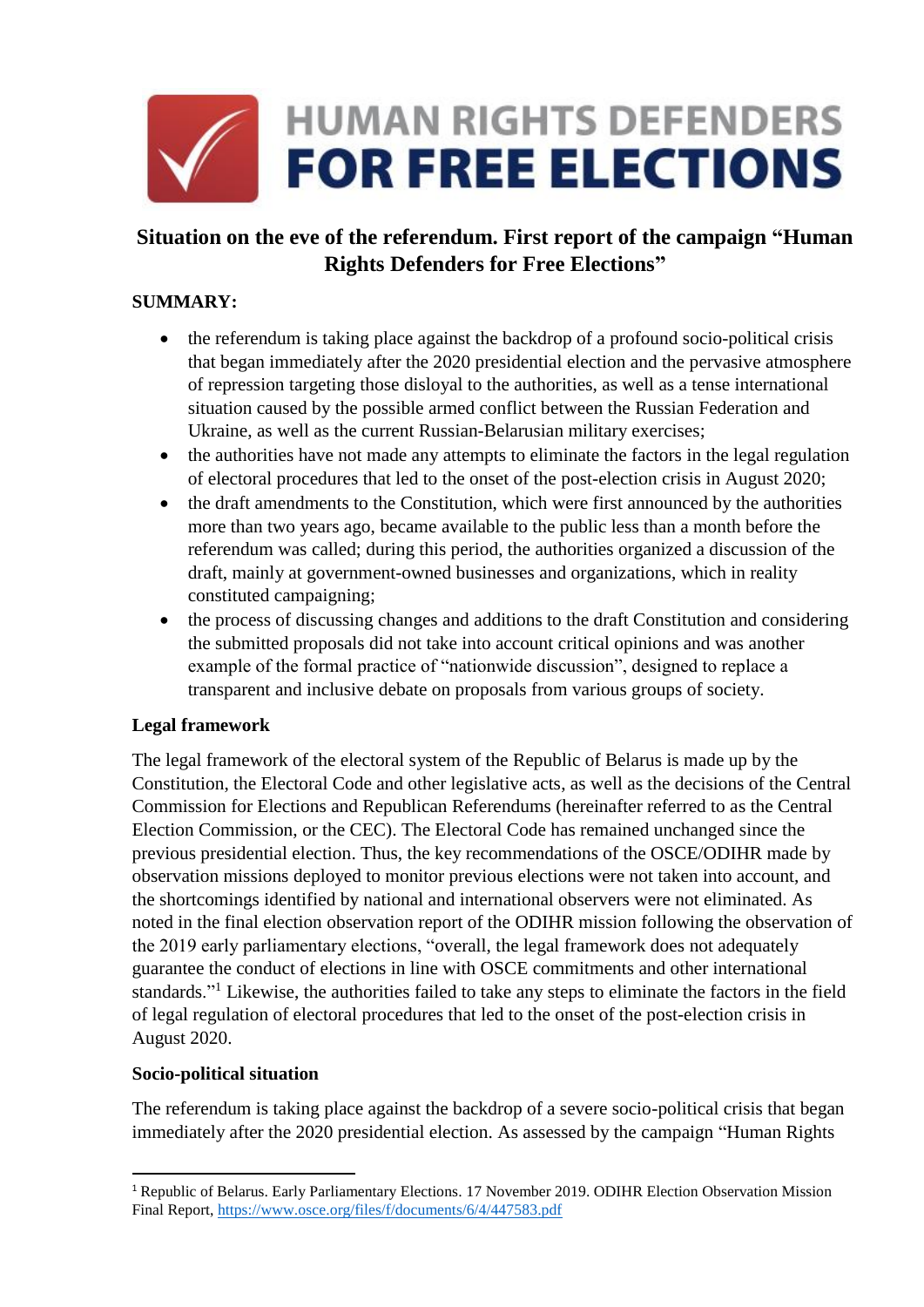Defenders for Free Elections", the 2020 presidential election process at all of its stages did not meet a number of basic international standards for holding democratic and fair elections and was accompanied by numerous violations of these principles and provisions of national legislation. Significant violations of the national legislation and the fundamental principles of holding fair and democratic elections, including the deprivation of observers of the opportunity to observe the vote count, during the elections of the President of the Republic of Belarus, do not give grounds to trust the election results announced by the CEC or consider them as reflecting the true will of the citizens of the Republic of Belarus.<sup>2</sup>

Throughout 2021, the authorities consistently took measures to destroy the country's civil society, suppress freedoms of expression and peaceful assembly. By the time the referendum was announced, there were about a thousand political prisoners, recognized as such by human rights organizations in accordance with the Guidelines on the Definition of Political Prisoners<sup>3</sup>. During the year, the number increased by eight hundred people.<sup>4</sup>

In the year leading up to the referendum, the authorities forcibly liquidated more than 300 civil society organizations, including those that participated in earlier elections and delegated election observers. About two hundred more organizations were forced to self-dissolve. Over the past year, the authorities adopted a series of repressive legislative changes in response to the nationwide protests.

Instead of initiating an efficient dialogue with the public and the civil society to discuss proposals to change the Constitution and de-escalate the situation in the country, the authorities launched a large-scale campaign to persecute dissidents, the main tools of which were numerous searches, arrests and criminal cases. Ideology-based "purges" are carried out nation-wide to fire "disloyal" employees from their jobs.

The situation with fundamental rights and freedoms, which are guaranteed by the current Constitution and the country's international obligations, on the eve of the announced referendum can be called truly catastrophic. With the vote scheduled for February 27, the society is in an atmosphere of total fear: any criticism is a pretext for persecution at work, deprivation of liberty, use of violence and torture.

Many participants in the political process, who enjoy the support of a significant part of the Belarusian society, are imprisoned, some were forced into exile. Over the past 18 months, tens of thousands of active citizens have fled the country to escape persecution. Independent media have been crushed, dozens of journalists are imprisoned, hundreds were forced to emigrate.

Shortly before the referendum was called, the authorities launched a campaign of pressure on citizens who were nominated as observers to election commissions and polling stations during the 2020 election. The observers are summoned to the prosecutor's offices or police departments for "preventive conversations". According to experts of "Human Rights Defenders for Free Elections", this is done in order to rule out any possibilities of independent observation of the referendum.

<sup>3</sup> Guidelines on the Definition of Political Prisoners,

 $\overline{a}$ 

<sup>2</sup> Republic of Belarus. Presidential Election. August 9, 2020. Final report on election observation. December 9, 2020, [https://spring96.org/files/misc/2020\\_election\\_final\\_report\\_dec\\_09\\_en.pdf](https://spring96.org/files/misc/2020_election_final_report_dec_09_en.pdf)

[https://spring96.org/files/misc/politprisoner-guidelines-final\\_en.pdf](https://spring96.org/files/misc/politprisoner-guidelines-final_en.pdf) <sup>4</sup> Human Rights Center "Viasna". Human Rights Situation in Belarus in 2021. Analytical review, [https://spring96.org/files/reviews/en/review\\_2021\\_en.pdf](https://spring96.org/files/reviews/en/review_2021_en.pdf)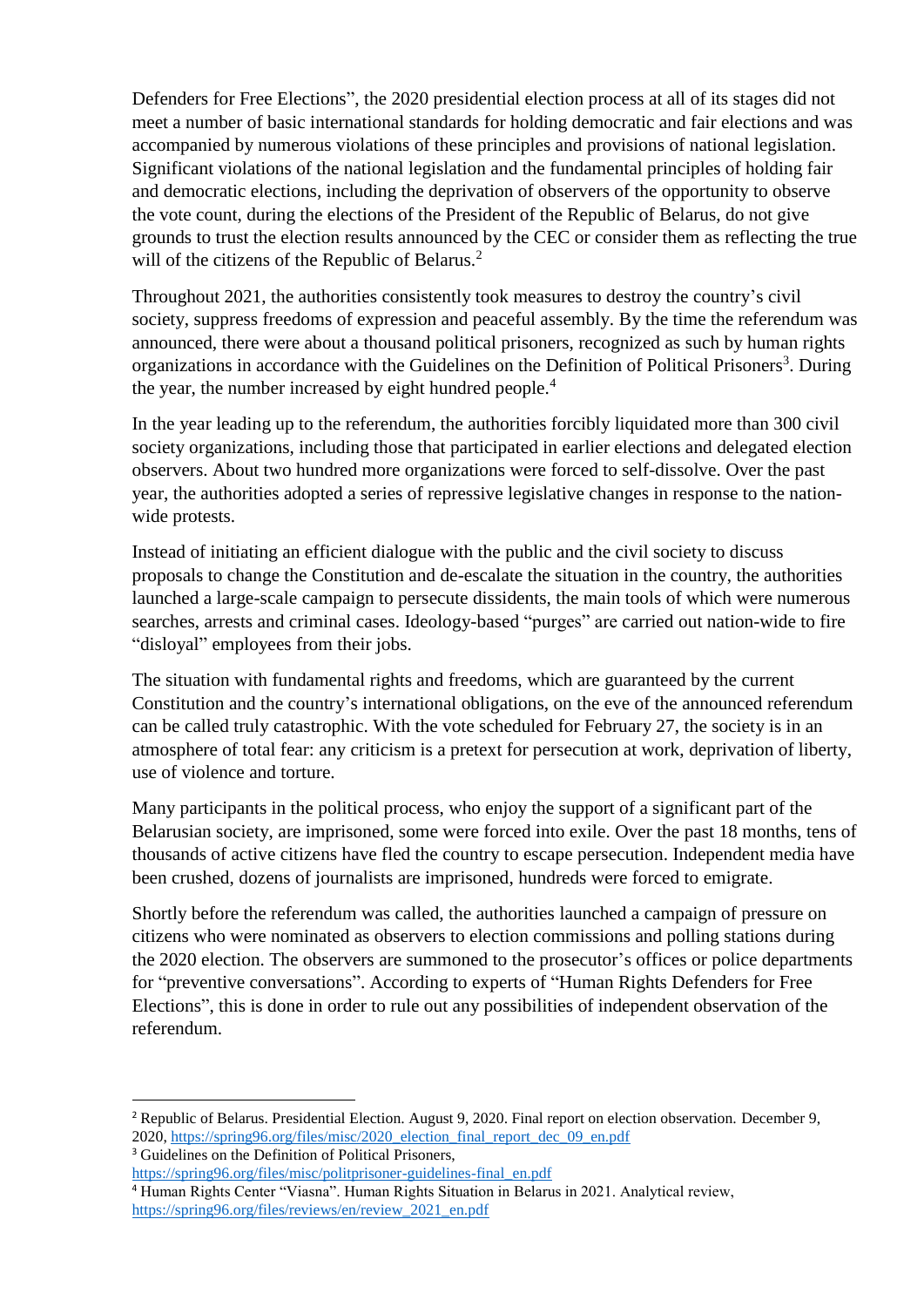Representatives of the campaign state that it is for the first time in the history of modern Belarus that the electoral process is taking place in such a complicated atmosphere. It is important to note that one of the coordinators of "Human Rights Defenders for Free Elections", Uladzimir Labkovich, and one of the campaign's permanent analysts, Valiantsin Stefanovich, have been in custody on trumped-up charges since July 14, 2021.

The situation is also influenced by the tense international situation caused by the possible armed conflict between the Russian Federation and Ukraine. It is important to note that the referendum will be held in the context of the military exercises of Belarus and Russia "Allied Resolve 2022", the main phase of which is scheduled for the period from February 10 to 20. Some observers link the transfer of Russian troops to the possible aggression against Ukraine from the territory of the Republic of Belarus. Other experts suggest that the presence of Russian troops in Belarus is aimed at minimizing possible protests after the referendum.

According to experts of "Human Rights Defenders for Free Elections", under such conditions, it is impossible to organize a full-fledged free and democratic process of adopting amendments to the Constitution.

## **Calling the referendum and organizing the procedure for holding the vote**

On January 20, Aliaksandr Lukashenka signed [Decree](https://pravo.by/document/?guid=12551&p0=P32200014&p1=1&p5=0) No. 14 "On the Appointment of the National Referendum". In accordance with it, the referendum on the issue of introducing amendments and additions to the Constitution of the Republic of Belarus is scheduled for February 27, 2022. The following non-alternative question was approved for the ballot: "Do you accept the amendments and additions to the Constitution of the Republic of Belarus?". The Decree stipulates that the decision adopted by the national referendum comes into force ten days after its official publication, is binding and is an integral part of the Constitution of the Republic of Belarus.

The calling of the referendum was preceded by a process of discussing possible options for adjusting the country's key piece of legislation, which, however, did not meet the requirements of voluntariness, inclusiveness and openness.

The final text of the amendments and additions to the Constitution was published along with the Decree calling the referendum. Earlier, on December 27, 2021, a draft of the proposed changes was [published](https://pravo.by/pravovaya-informatsiya/vsenarodnoe-obsuzhdenie-proekta-konstitutsii-respubliki-belarus/) and submitted for "nationwide discussion". Citizens were invited to send their proposals through a special form posted on the National Legal Internet Portal pravo.by. At the same time, no deadlines were indicated for sending the proposals. As a result, the process of discussing the changes took a little more than three weeks.

On January 21, a message was posted on the pravo.by website to report on the completion of the process of discussing the draft amendments and additions to the Constitution.

An analysis of the final draft demonstrates that the "discussion" resulted in minor, mostly lipstick changes to the text. Critical remarks were not taken into account. Thus, it is obvious that the process of nationwide discussion of amendments and additions to the Constitution, in essence, did not lead to any serious changes in the draft submitted for discussion, which may indicate that the authorities viewed the process as a pure formality.

The authorities sent a group of government officials and pro-government activists who actively campaigned for the proposed draft, and, even more, in support of the policy pursued by the authorities in general. For this sake, the administrative resource and the dependence of workers on their employers were fully utilized: the main form of such events were meetings in labor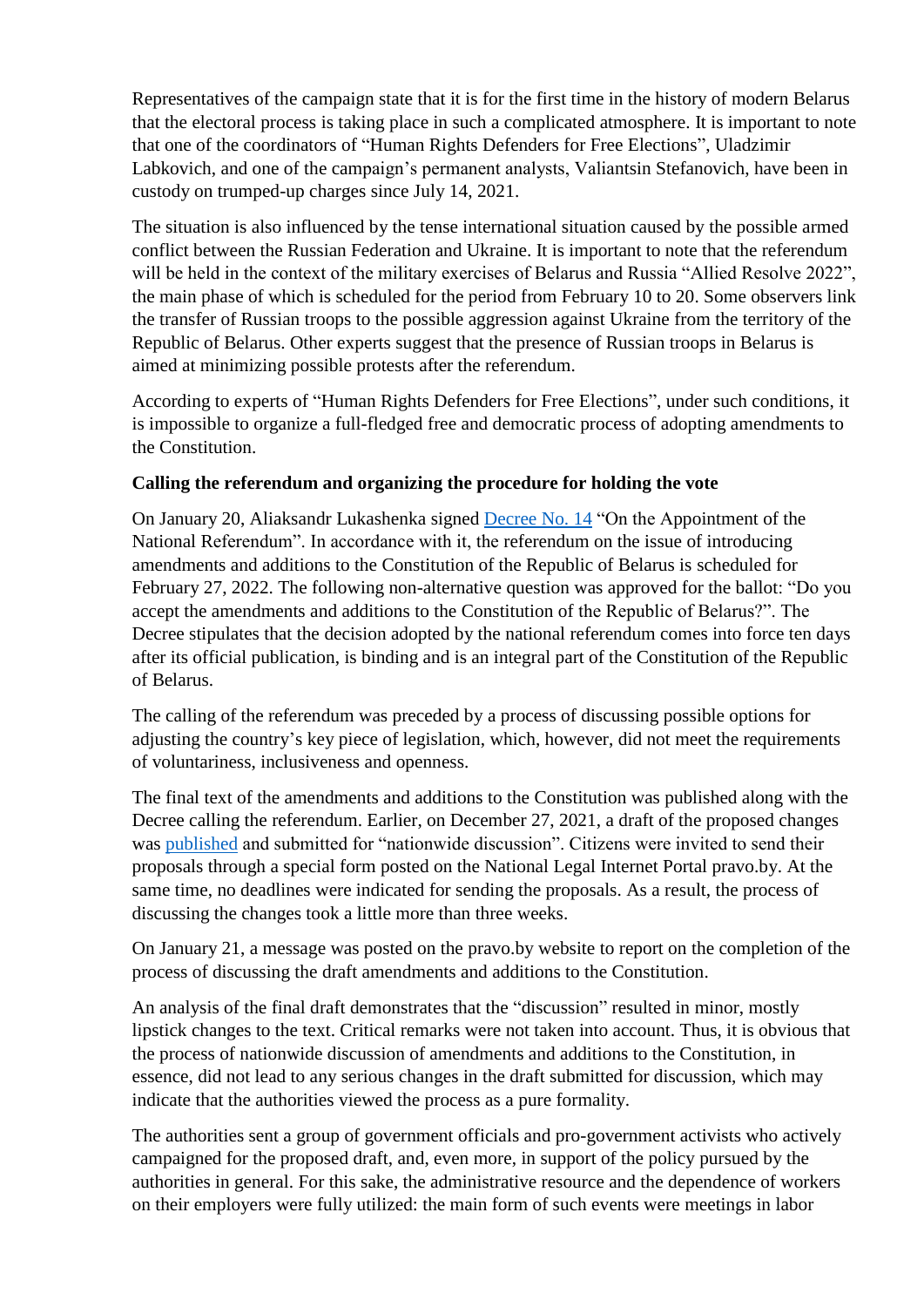collectives, which were held during working hours under the control of the administrations of enterprises and institutions.

However, the authorities portray the process of discussing the new Constitution as a "triumph of democracy". As an argument, it is voiced that the submission for public discussion was preceded by a series of "dialogue platforms" in Minsk and the regions, as well as a discussion of proposals at the All-Belarusian People's Assembly, which was held from February 11 to 12, 2021. Meanwhile, according to the experts of "Human Rights Defenders for Free Elections", the process of discussing proposals to the Constitution was non-inclusive. The process did not involve civil society organizations and political parties, which, according to the authorities, are "destructive" in their nature.

In this regard, it is important to recall the publicly voiced position of a number of key domestic human rights organizations, who described the process of discussing amendments to the Constitution launched by the authorities in the fall of 2020 as an attempt to silence the gross violations of human rights, including the torture of thousands of detainees in August 2020. According to the human rights defenders<sup>5</sup>, a true dialogue on discussing proposals to amend the Constitution could only be possible after the situation in the country deescalates: repression and persecution of dissidents are put an end to, there are no more arrests of peaceful demonstrators, political prisoners are released, and procedures have been launched to bring to justice all persons involved in torture. At the same time, the process of discussing and taking into account opinions on issues of amendments to the Constitution should be based on open and clear rules and include specific deadlines. Participation in the constitutional reform for different groups had to be clear and inclusive, while a working commission to discuss proposals to amend the Constitution should be formed transparently and include representatives of the entire spectrum of non-profit organizations and initiatives. None of these proposals was implemented, and therefore the process of discussing amendments to the Constitution cannot be called transparent and inclusive.

# **CEC meeting**

**.** 

On January 21, the CEC met to discuss issues of preparing and holding the referendum. At least 15 decisions were adopted<sup>6</sup>, with only 8 of them published:

Decision of January 21, 2022 No. 1 "On approval of the schedule of organizational measures for the preparation and holding of the national referendum on the issue of introducing amendments and additions to the Constitution of the Republic of Belarus"

Decision of January 21, 2022 No. 2 "On clarifying the procedure for applying the provisions of the Electoral Code of the Republic of Belarus governing the formation of referendum commissions"

Decision of January 21, 2022 No. 5 "On approval of the Regulations on the Procedure for the Delegation and Activities of Observers in the Preparation and Conduct of the National Referendum of 2022"

<sup>5</sup> HRDs Condemn Government-Run Constitutional Reform As "Attempt to Silence Gross Human Rights Violations", [https://belhelcom.org/en/news/hrds-condemn-government-run-constitutional-reform-attempt-silence](https://belhelcom.org/en/news/hrds-condemn-government-run-constitutional-reform-attempt-silence-gross-human-rights-violations)[gross-human-rights-violations](https://belhelcom.org/en/news/hrds-condemn-government-run-constitutional-reform-attempt-silence-gross-human-rights-violations)

 $6$  At the time of preparation of the report, eight CEC decisions were published [\(https://rec.gov.by/ru/referendum-](https://rec.gov.by/ru/referendum-2022-ru)[2022-ru\)](https://rec.gov.by/ru/referendum-2022-ru), the first of which has No. 1 ("On organizational measures for the preparation and holding of the national referendum on the issue of introducing amendments and additions to the Constitution of the Republic of Belarus"), and the last one - No. 15 ("On the extra-budgetary fund for additional financing of expenses for the preparation and holding of the national referendum in 2022"). Thus, seven resolutions (Nos. 3, 4, 9, 11-14) were not published.